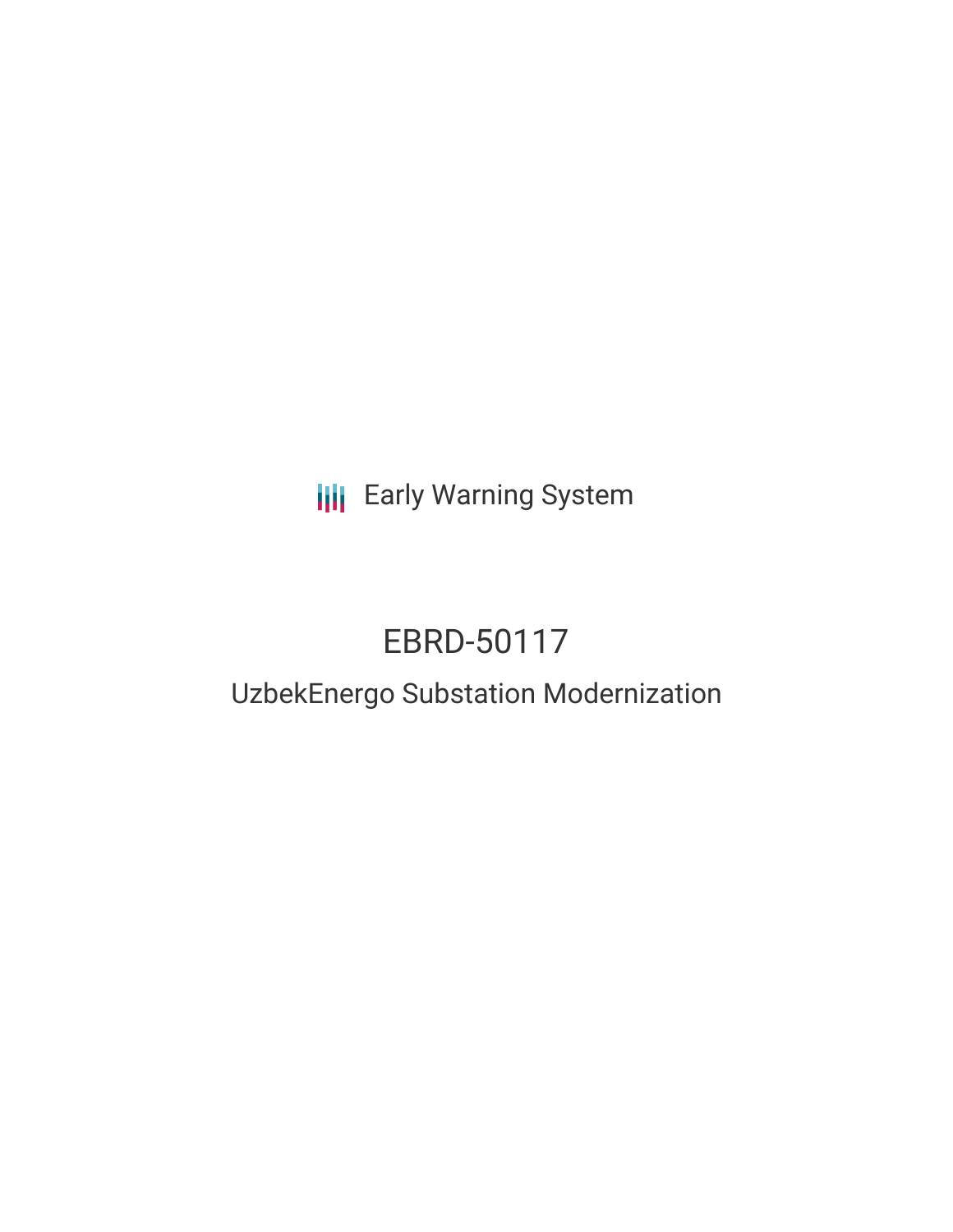#### **Quick Facts**

| <b>Countries</b>               | Uzbekistan                                              |
|--------------------------------|---------------------------------------------------------|
| <b>Specific Location</b>       | Navoi region                                            |
| <b>Financial Institutions</b>  | European Bank for Reconstruction and Development (EBRD) |
| <b>Status</b>                  | Proposed                                                |
| <b>Bank Risk Rating</b>        | B                                                       |
| <b>Voting Date</b>             | 2018-09-19                                              |
| <b>Borrower</b>                | UZBEKENERGO JSC                                         |
| <b>Sectors</b>                 | Construction, Energy, Infrastructure                    |
| <b>Investment Type(s)</b>      | Loan                                                    |
| <b>Investment Amount (USD)</b> | $$82.50$ million                                        |
| <b>Project Cost (USD)</b>      | \$183.50 million                                        |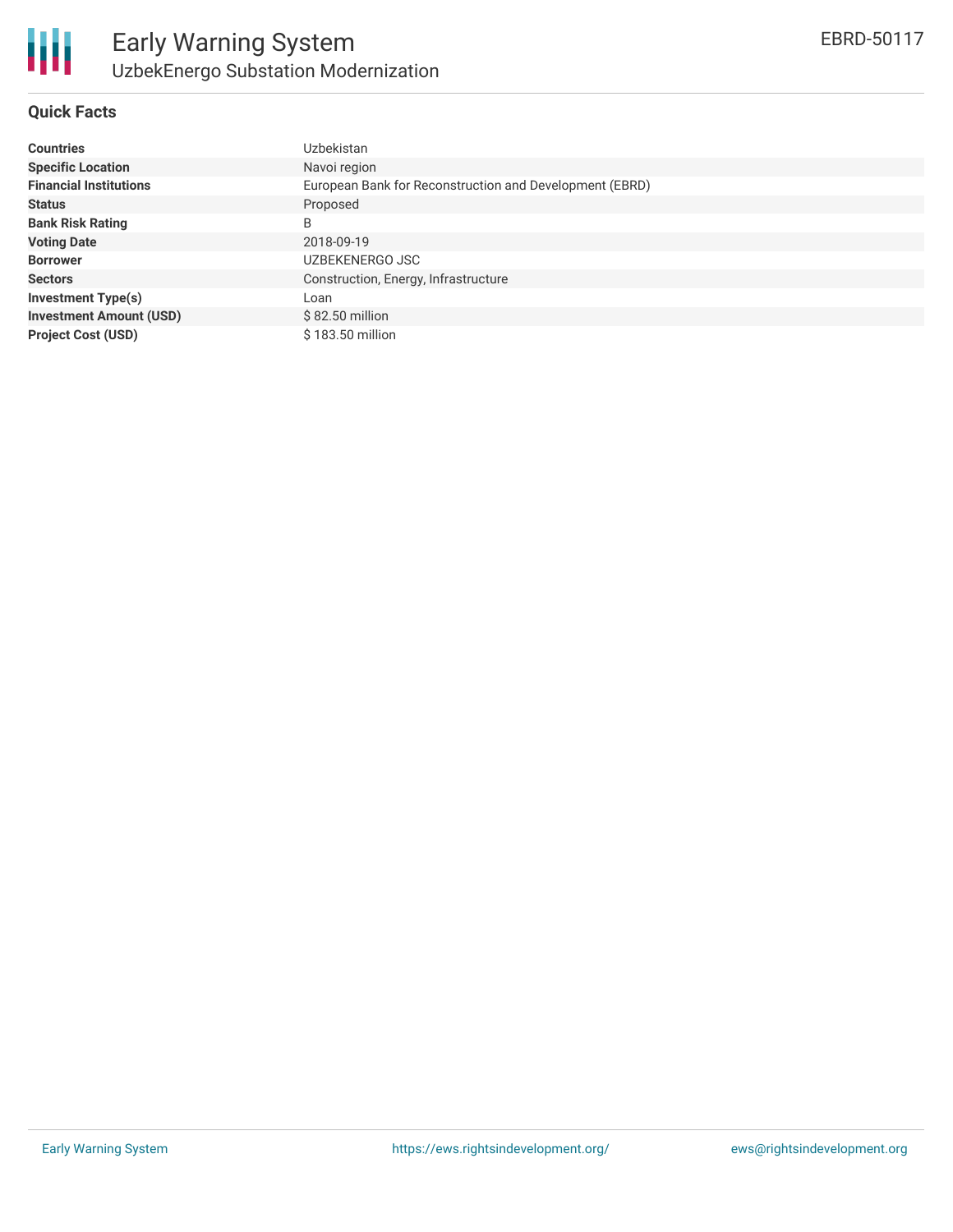

#### **Project Description**

This project provides financing to Uzbekenergo JSC for the reinforcement of the high voltage transmission infrastructure, including the construction of a transmission substation in the Navoi region of Uzbekistan.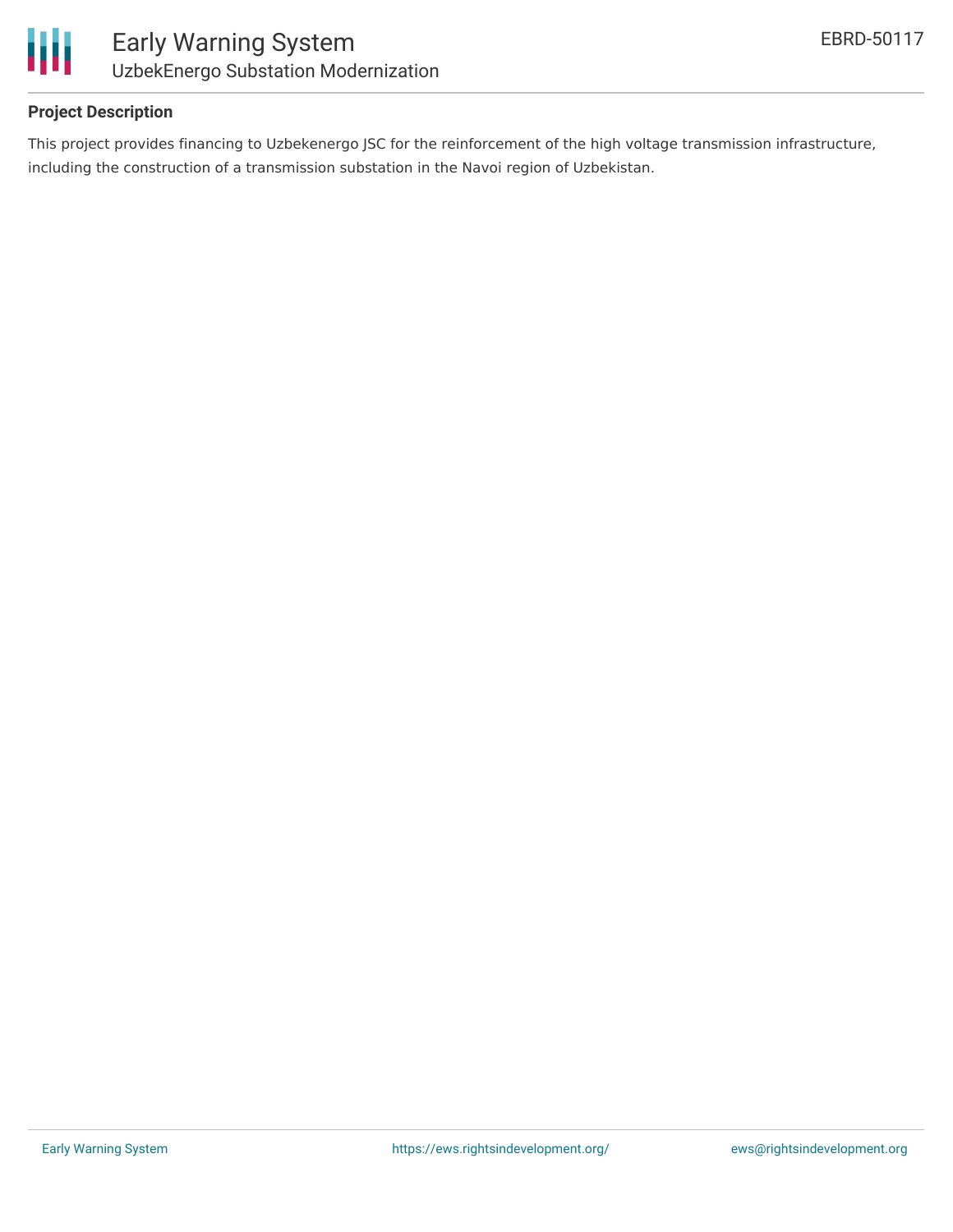#### **Investment Description**

European Bank for Reconstruction and Development (EBRD)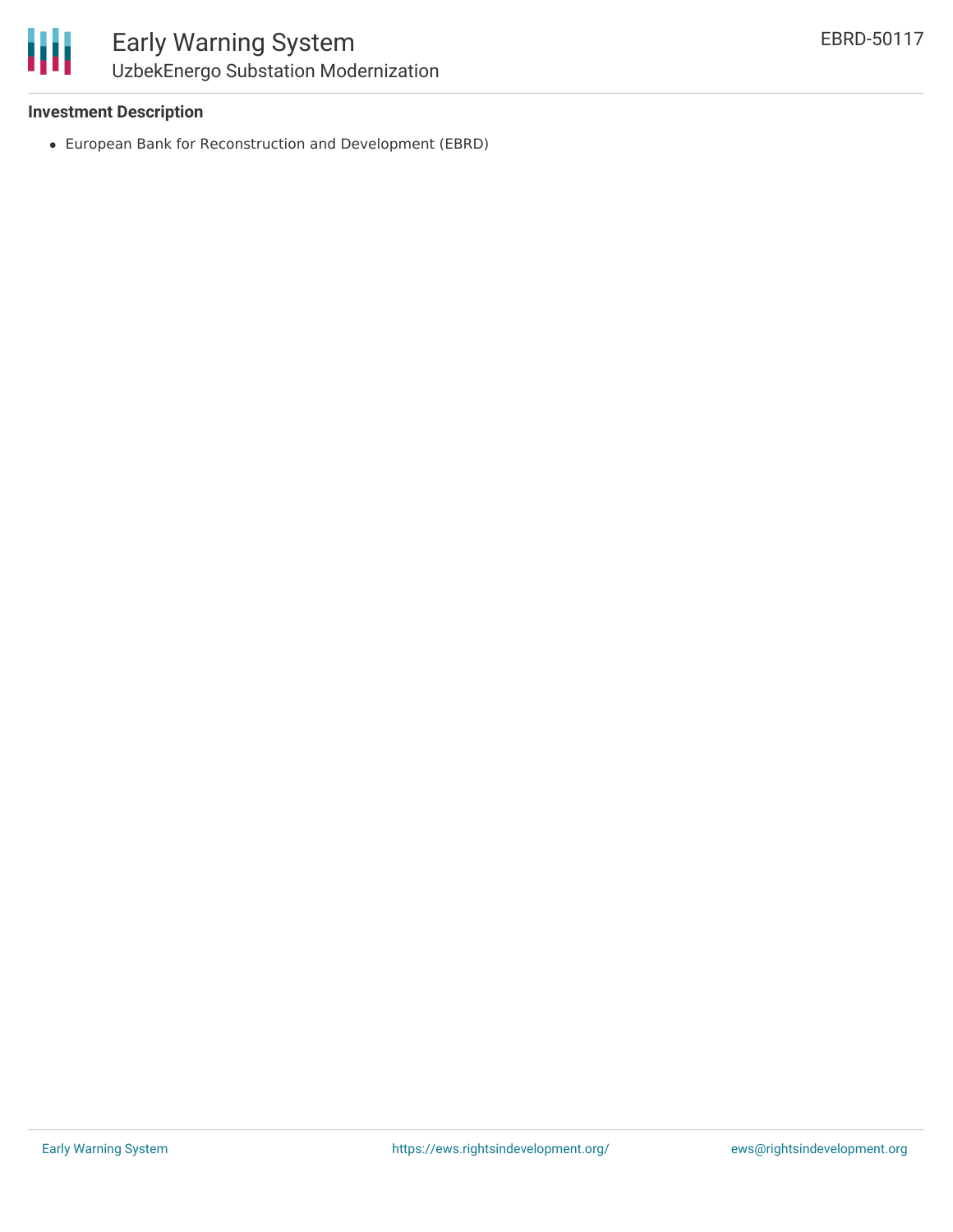

### Early Warning System UzbekEnergo Substation Modernization

| <b>Private Actor 1</b>   | <b>Private Actor</b><br>1 Role | <b>Private Actor</b><br>1 Sector | <b>Relation</b>          | <b>Private Actor 2</b> | <b>Private Actor</b><br>2 Role | <b>Private Actor</b><br>2 Sector |
|--------------------------|--------------------------------|----------------------------------|--------------------------|------------------------|--------------------------------|----------------------------------|
| $\overline{\phantom{0}}$ | $\,$                           | $\overline{\phantom{0}}$         | $\overline{\phantom{0}}$ | <b>JSC Uzbekenergo</b> | Client                         | $\overline{\phantom{a}}$         |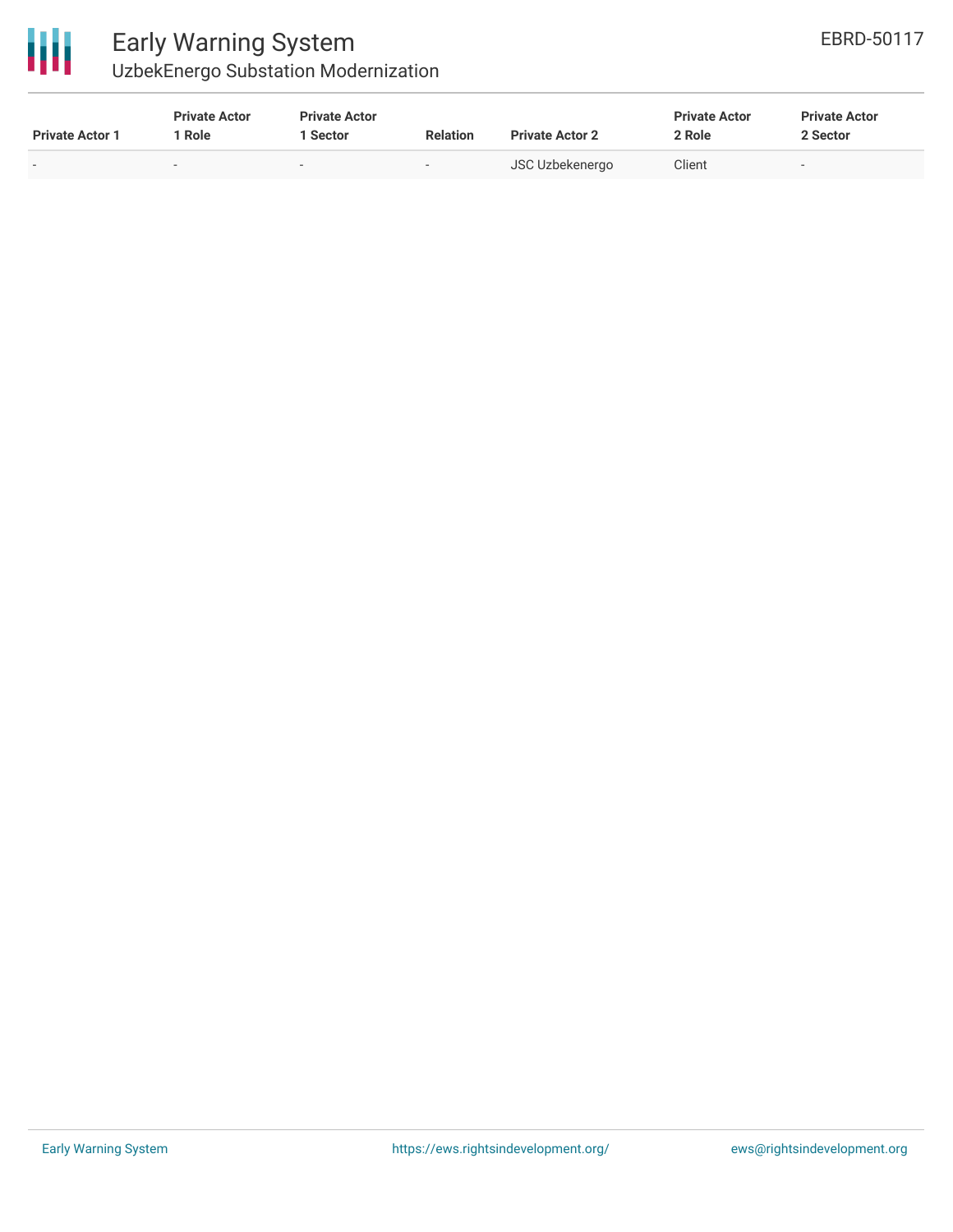

#### **Contact Information**

JSC Uzbekenergo: Mr. Anvar Kasymkhodzhev - PIU Head, NGMK (UE Uzelectroset) Project [grp\\_mar@mail.ru](mailto:grp_mar@mail.ru) +998712366237 +998712334374 [www.uzbekenergo.uz](http://www.uzbekenergo.uz/)

6 Istiklol Street, Tashkent, 100000, Uzbekistan

#### **ACCOUNTABILITY MECHANISM OF EBRD**

The Project Complaint Mechanism (PCM) is the independent complaint mechanism and fact-finding body for people who have been or are likely to be adversely affected by an European Bank for Reconstruction and Development (EBRD)-financed project. If you submit a complaint to the PCM, it may assess compliance with EBRD's own policies and procedures to prevent harm to the environment or communities or it may assist you in resolving the problem that led to the complaint through a dialogue with those implementing the project. Additionally, the PCM has the authority to recommend a project be suspended in the event that harm is imminent. You can contact the PCM at pcm@ebrd.com or you can submit a complaint online using an online form, http://www.ebrd.com/eform/pcm/complaint\_form?language=en. You can learn more about the PCM and how to file a complaint at http://www.ebrd.com/work-with-us/project-finance/project-complaint-mechanism.html.